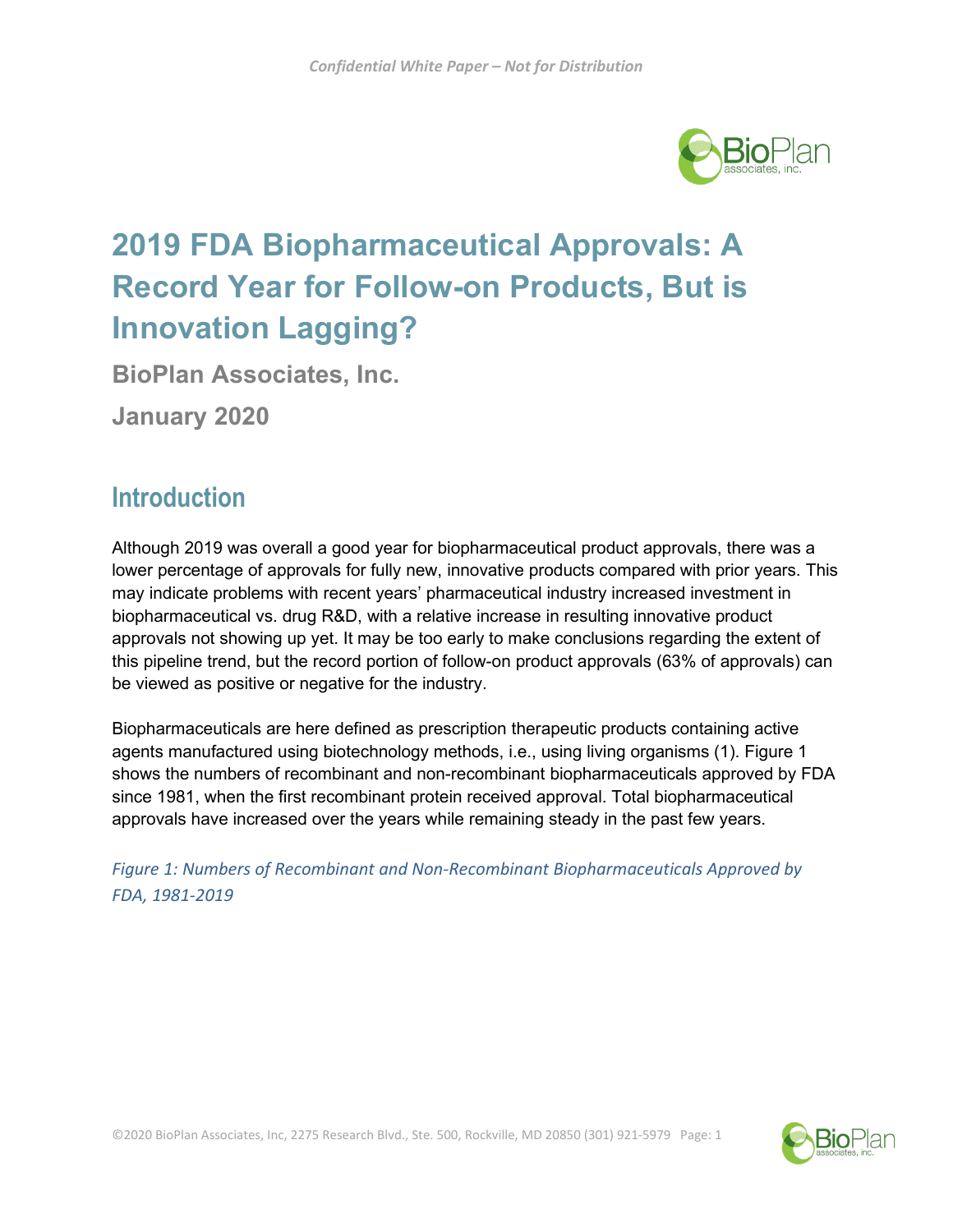

## **Approvals in 2019**

In Table 1 we present approvals during 2019. Several oligonucleotide therapeutics, both antisense and RNAi, also received approval, but these are synthetically manufactured drugs and not considered biopharmaceuticals. Other products not included as biopharmaceuticals include medical devices, allergenic extract products, and diagnostics that receive biologics (BLA) approvals.

| <b>Product</b>                                                                                                                                                                                            | <b>Approval</b><br><b>Date</b> | <b>Approval Recipient</b>                        | <b>Indications: Notes</b>                                                                               |
|-----------------------------------------------------------------------------------------------------------------------------------------------------------------------------------------------------------|--------------------------------|--------------------------------------------------|---------------------------------------------------------------------------------------------------------|
| Immune globulin, s.c [Cutaquig – Immune Globulin<br>Subcutaneous (Human)]                                                                                                                                 | 12/26                          | Octapharma Pharmzeutika                          | primary humoral deficiency;<br>could be considered a biobetter<br>relative to other immune<br>globulins |
| Calcitonin, rDNA [Ubrelvy - ubrogepant                                                                                                                                                                    | 12/23                          | Allergan USA (merging into<br>Abbvie)            | migraine; a 505[b][2] drug<br>approval, equivalent to<br>biosimilar approval                            |
| Her-2 mAb--deruxtecan conjugate, rDNA [Enhertu -<br>fam-trastuzumab deruxtecan-nxkil                                                                                                                      | 12/20                          | AstraZeneca and Daiichi<br>Sankyo Co. Ltd.       | breast cancer; an antibody-drug<br>conjugate (ADC)                                                      |
| Ebola vaccine [Ervebo - Ebola Zaire Vaccine, Live;<br>V9201                                                                                                                                               | 12/19                          | Merck & Co                                       | prevention of Ebola disease<br>from Zaire ebolavirus                                                    |
| Nectin-4 mAb--monomethyl auristatin E (MMAE),<br>rDNA [enfortumab vedotin-ejfv - Padcev] approval<br>granted to this antibody-drug conjugate (ADC) on<br>12/18/2019 to Seattle Genetics Inc. and Astellas | 12/18                          | Seattle Genetics Inc. and<br>Astellas Pharm Inc. | treatment of urothelial (bladder)<br>cancer; an antibody-drug<br>conjugate (ADC                         |

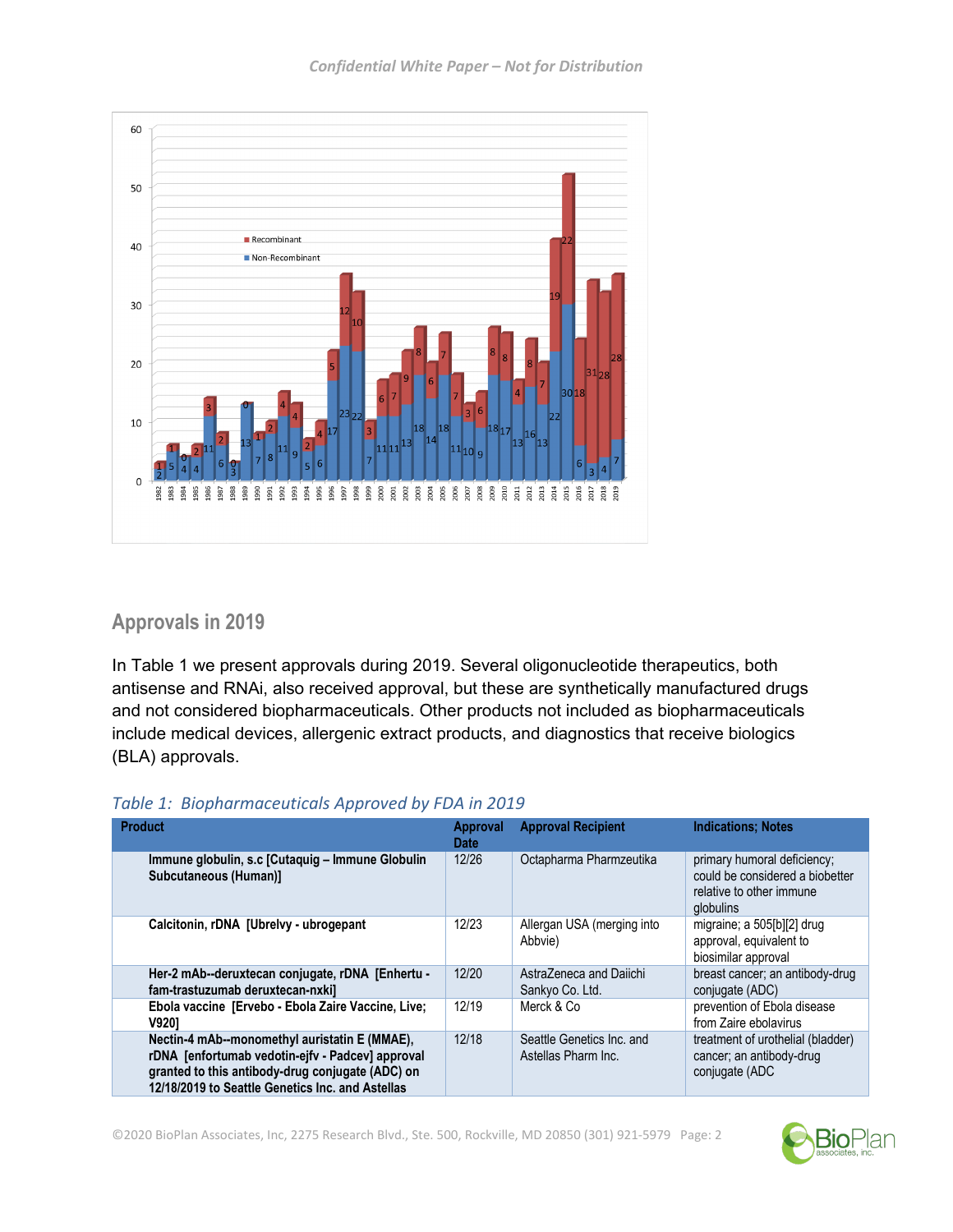| Pharm Inc. for treatment of urothelial cancer<br>(bladder cancer                                                                                                                                    |       |                                                                                       |                                                                                                                                                            |
|-----------------------------------------------------------------------------------------------------------------------------------------------------------------------------------------------------|-------|---------------------------------------------------------------------------------------|------------------------------------------------------------------------------------------------------------------------------------------------------------|
| TNF mAb, rDNA [Avsola - infliximab-axxq; ABP 710]                                                                                                                                                   | 12/5  | Amgen                                                                                 | autoimmune disorders;                                                                                                                                      |
|                                                                                                                                                                                                     |       |                                                                                       | biosimilar approval, Remicade is<br>ref. product                                                                                                           |
| P-selectin mAb, rDNA [crizanlizumab-tmca -<br><b>Adakveol</b>                                                                                                                                       | 11/15 | Novartis (from acquisition of<br>Selexis)                                             | sickle cell disease                                                                                                                                        |
| TNF mAb, rDNA [adalimumab-afzb - Abrilada]                                                                                                                                                          | 11/8  | Pfizer                                                                                | Humira's diverse indications;<br>biosimilar approval, Humira is<br>ref. product                                                                            |
| activin receptor-IgG1 Fc fusion protein,<br>rDNA [luspatercept-aamt - Reblozyl]                                                                                                                     | 11/8  | Celgene (being acquired by<br>Bristol-Myers Squibb/BMS)                               | anemia in adults with beta<br>thalassemia.                                                                                                                 |
| G-CSF, rDNA, PEG- [Ziextenzo - pegfilgrastim-<br>bmez]                                                                                                                                              | 11/4  | Sandoz/Novartis                                                                       | neutropenia; biosimilar approval,<br>Neulasta is ref. product; also, a<br>biobetter relative to Neupogen                                                   |
| VEGF mAb, rDNA [Beovu - brolucizumab-dbll]                                                                                                                                                          | 10/7  | <b>Novartis</b>                                                                       | neovascular (wet) age-related<br>macular degeneration (AMD)                                                                                                |
| PTH (11-34), rDNA [Bonsity - teriparatide;<br>parathyroid hormone; PF708]                                                                                                                           | 10/4  | Pfenex Inc.                                                                           | a 505[b][2] drug approval,<br>equivalent to biosimilar<br>approval; Forteo is ref. product                                                                 |
| Poxvirus vaccine [Jynneos - Smallpox and<br>Monkeypox Vaccine, Live, Non-Replicating; MVA-<br>BN; Modified Vaccinia Ankara - Bavarian Nordic]                                                       | 9/24  | Bavarian Nordic A/S                                                                   | prevention of disease from<br>smallpox and monkeypox<br>infection                                                                                          |
| glucagon-like peptide-1, rDNA [Rybelsus -<br>semaglutide; GLP-1] approval granted on 9/20/2019<br>to Novo Nordisk for treatment of type 2 diabetes                                                  | 9/20  | Novo Nordisk                                                                          | type 2 diabetes                                                                                                                                            |
| glucagon, rDNA [Gvoke HypoPen; Gvoke Ready-to-<br>Use Injection - glucagon]                                                                                                                         | 9/10  | Xeris Pharmaceuticals                                                                 | hypoglycemia in diabetic<br>patients; NDA for new route of<br>admin. (s.c. injection);<br>considered a biobetter                                           |
| TNF mAb, rDNA [Hadlima - adalimumab-bwwd]                                                                                                                                                           | 7/23  | Samsung Bioepis (j.v. of<br>Samsung and Biogen), with<br>US marketing by Merck & Co., | Humira's diverse indications:<br>biosimilar approval, Neulasta is<br>ref. product                                                                          |
| CD20 mAb, rDNA [Ruxience - rituximab-pvvr]                                                                                                                                                          | 7/23  | Pfizer                                                                                | Rituxan's diverse indications;<br>biosimilar approval, Rituxan is<br>ref. product                                                                          |
| insulin, rDNA [Myxredlin - Insulin Human in 0.9%<br><b>Sodium Chloride Injection]</b>                                                                                                               | 7/22  | Baxter                                                                                | Diabetes; a 505[b][2] drug<br>approval, equivalent to<br>biosimilar approval; a biobetter<br>relative to regular insulin<br>products                       |
| glucagon, rDNA [Baqsimi Nasal Powder - glucagon]                                                                                                                                                    | 7/20  | Eli Lilly & Co.                                                                       | hypoglycemia in diabetic<br>patients; new route of admin.;<br>could be considered a biobetter<br>relative to Glucagon Emergency<br>Kit for Low Blood Sugar |
| immunoglobulin [Xembify - immune globulin<br>subcutaneous, human- klhw]                                                                                                                             | 7/3   | Grifols                                                                               | primary immunodeficiencies; a<br>biobetter relative to Vivaglobin<br>and/or Hizentra                                                                       |
| VEGF mAb, rDNA [Zirabev - bevacizumab-bvzr]                                                                                                                                                         | 6/20  | Pfizer                                                                                | Avastin's diverse indications;<br>biosimilar approval, Avastin is<br>ref. product                                                                          |
| Her-2 mAb, rDNA [Kanjinti - trastuzumab-anns]                                                                                                                                                       | 6/13  | Amgen (along with Allergan)                                                           | Breast and gastric cancer;<br>biosimilar approval, Herceptin is<br>ref. product                                                                            |
| CD79b mAb-PAL ADC, rDNA [Polivy - polatuzumab<br>vedotin-piiq; DCDS4501A; RG7596; CD79b mAb--<br>maleimidocaproyl-valine-citrulline-p-<br>aminobenzyloxycarbonyl (mc-vc-PAB) linker--MMAE<br>toxin] | 6/10  | Genentech/Roche                                                                       | diffuse large B-cell lymphoma;<br>an antibody-drug conjugate<br>(ADC)                                                                                      |

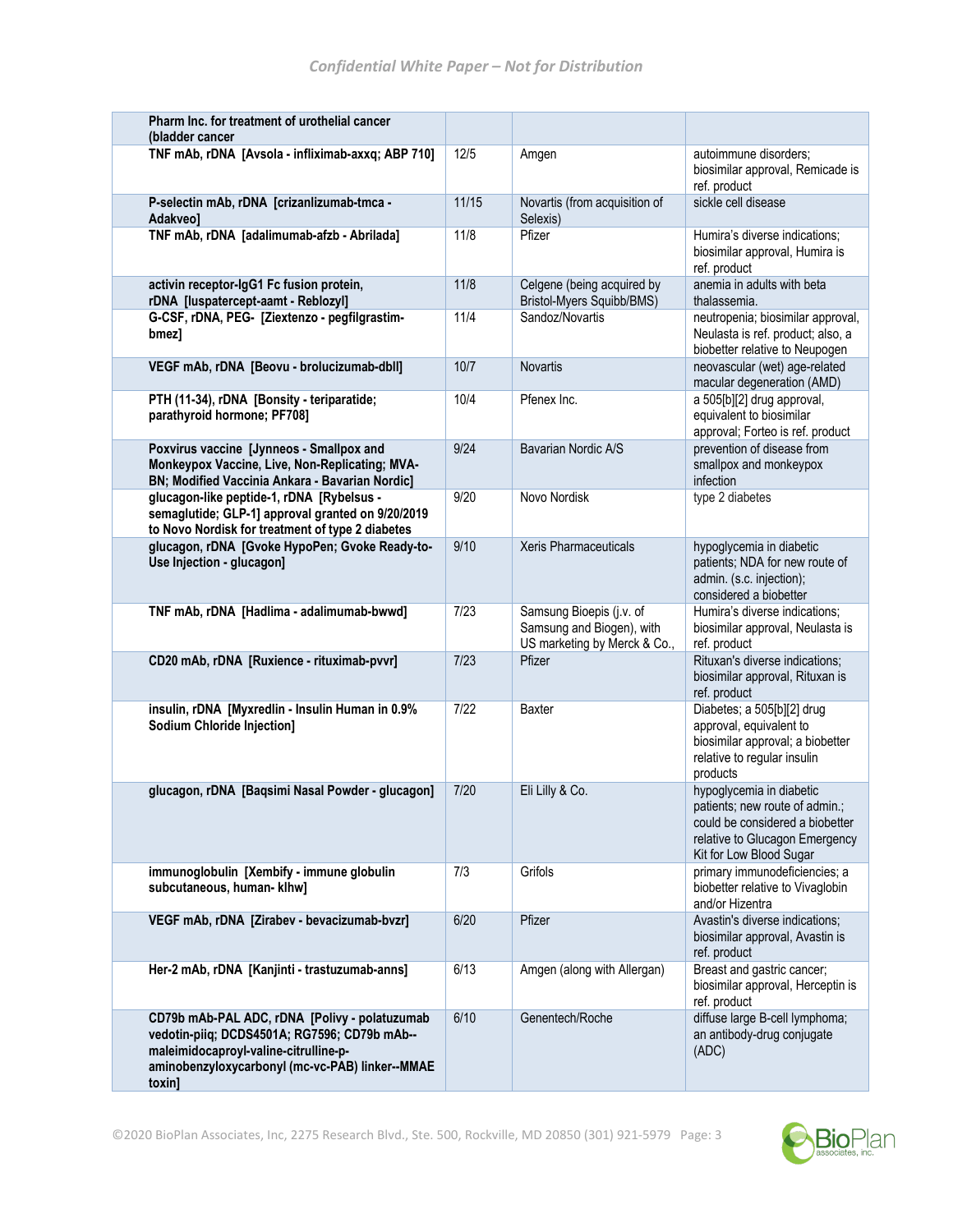| survival motor neuron 1 (SMN1) gene therapy,<br>rDNA [Zolgensma - onasemnogene abeparvovec-<br>xioi]                              | 5/24 | AveXis, subsidiary of Novartis                  | Pediatric spinal muscular<br>atrophy (SMA); an AAV9 vector<br>gene therapy                                 |
|-----------------------------------------------------------------------------------------------------------------------------------|------|-------------------------------------------------|------------------------------------------------------------------------------------------------------------|
| Dengue virus vaccine, live [Dengvaxia - Dengue<br><b>Tetravalent Vaccine, Live]</b>                                               | 5/1  | Sanofi Pasteur                                  | prevention of dengue disease                                                                               |
| TNFr-Fc fusion protein, rDNA [Enticovo -<br>etanercept-ykro]                                                                      | 4/25 | Samsung Bioepis (j.v. of<br>Samsung and Biogen) | Enbrel's diverse indications;<br>biosimilar approval, Enbrel is<br>ref. product                            |
| IL-23 mAb, rDNA [Skyrizi - risankizumab-rzaa;<br>interleukin-23 monoclonal antibody, recombinant]                                 | 4/23 | Abbvie                                          | plaque psoriasis                                                                                           |
| sclerostin mAb, rDNA [Evenity - romosozumab-<br>aqqg; AMG 785]                                                                    | 4/9  | Amgen                                           | osteoporotic fracture                                                                                      |
| IVIG [Asceniv - Immune Globulin Intravenous,                                                                                      | 4/1  | ADMA Biologics, Inc.                            | primary humoral<br>immunodeficiency disease;<br>could be considered a biobetter<br>relative to other IVIGs |
| Her receptor mAb, rDNA [Trazimera - trastuzumab-<br>qyyp]                                                                         | 3/11 | Pfizer                                          | Breast and gastric cancer;<br>biosimilar approval, Herceptin is<br>ref. product                            |
| Factor VIII, PEG-, rDNA [Esperoct - turoctocog alfa<br>pegol, N8-GP; antihemophilic factor (recombinant),<br>glycopegylated-exei] | 2/19 | Novo Nordisk                                    | Hemophilia; a biobetter relative<br>to other Factor VIII products                                          |
| Her mAb plus hyaluronidase, rDNA [Herceptin<br>Hylecta - trastuzumab and hyaluronidase-oysk]                                      | 2/28 | Genentech/Roche                                 | Breast cancer; a biobetter<br>version of Herceptin, new route<br>of admin.                                 |
| von Willebrand's Factor mAb. rDNA [Cablivi -<br>caplacizumab-yhdp; VWF mAb]                                                       | 2/6  | Ablynx, with marketing by<br>Sanofi             | acquired thrombotic<br>thrombocytopenic purpura<br>(aTTP)                                                  |
| Botulinum toxin A [Jeuveau - prabotulinumtoxinA-<br>xvfs; botulinum toxin type Al                                                 | 2/1  | Evolus, Inc.                                    | Glabellar (frown) lines; a<br>biobetter relative to BOTOX<br>Cosmetic                                      |
| Her receptor mAb, rDNA [Ontruzant - trastuzumab-<br>dttb; SB31                                                                    | 1/16 | Samsung Biologics                               | Breast and gastric cancer;<br>biosimilar approval, Herceptin is<br>ref. product                            |

## **Product-related FDA Records**

- A total of 35 biopharmaceuticals received full (vs. supplemental) approvals. As is now the norm, the great majority of products, 28 (80%), have recombinantly manufactured active agents. Recombinant monoclonal antibodies (mAbs), including derived fragments, were the product class with the most approvals, 15 (43%). Seven (20%) non-mAb recombinant proteins received approval. One gene therapy and zero cellular therapies received approvals.
- •
- Product approval-related records set in 2019 include
- Follow-on approvals: A total of 22 (63%) follow-on-type products received approval. This includes biosimilar, 505(b)(2) generic drug approvals (considered equivalent to biosimilar approvals), and biobetters or upgraded versions of prior-approved products containing much the same active agent but with some other change clearly making this a 'new' product (2,3). Biosimilars here do not include vaccines or blood-derived products, the majority of which are essentially biosimilars of prior versions, often even interchangeable.

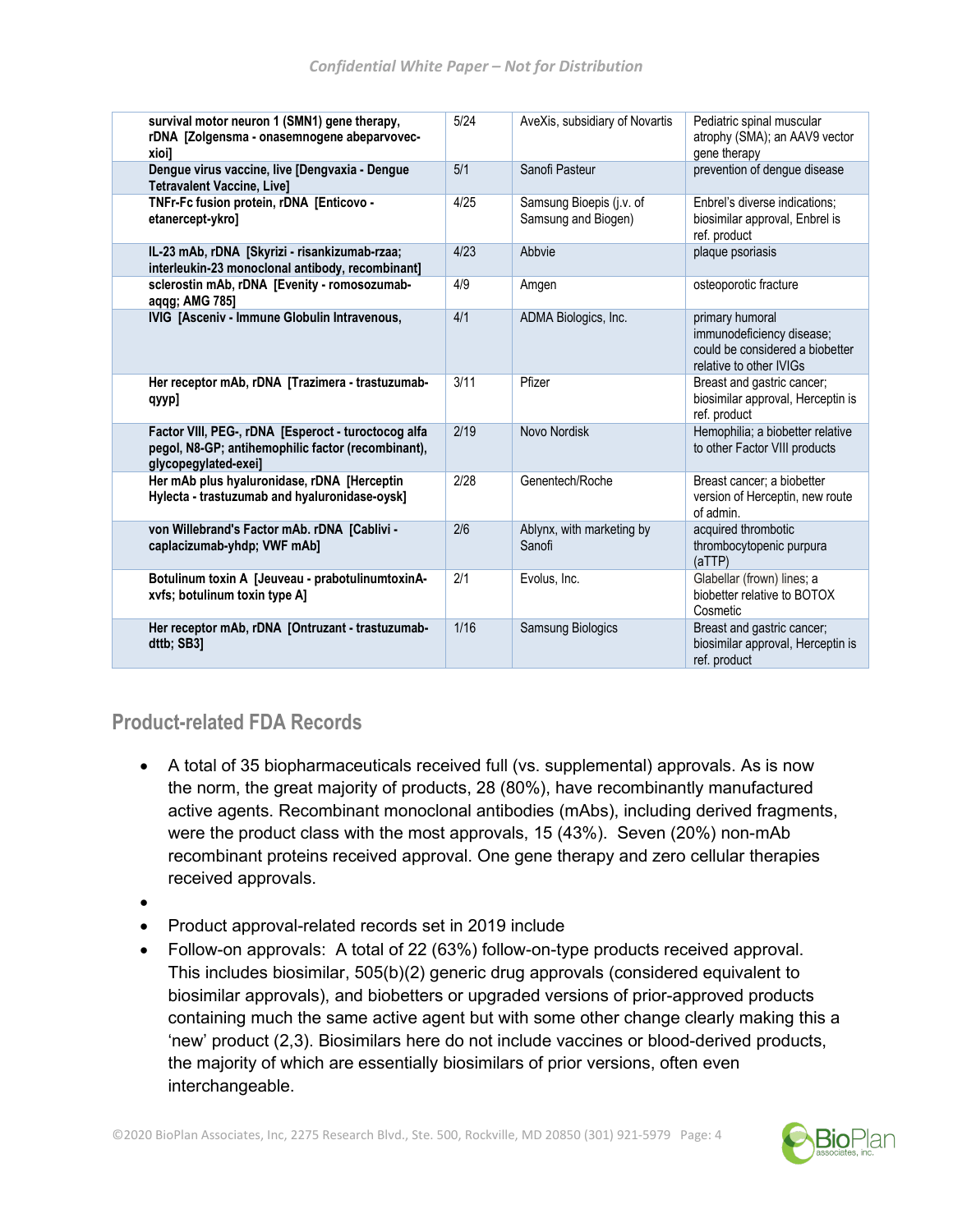- Biosimilar-type approvals: A total of 12 products received formal biosimilar or comparable generic drug approval. Ten (29%) products received formal biosimilar BLA approvals. Two products (6%) received these 505(b)(2) NDA approvals, which are in the process of shifting to be regulated as biologics, including existing approvals converted to biosimilar BLAs.
- Biobetter-type approvals: A total of 10 (31%) of products can be considered biobetters, having active agents substantially identical or (bio)similar to 1 or more prior approved products, with a formulation or other change making this a new product, with changes in the route of administration common. In prior years, before biosimilar approvals, biobetters sometimes constituted up to 50% of approvals. The portion of biobetters has decreased most likely due to the major increase in biosimilar approvals.

#### **Company-related Records**

Company-related records set in 2019 include:

- Approvals received by a company: Novartis, including approvals granted to its Sandoz subsidiary, and Pfizer each received 4 approvals, with these setting records for biopharmaceutical approvals received by a single company.
- Approvals received by companies receiving multiple approvals: A majority, 18 (51%), of approvals were received by companies having received multiple approvals in 2019. Besides Novartis and Pfizer each receiving 4 (8 total), other recipients of multiple approvals were Amgen (3), Samsung (including Samsung Bioepis; 3), Genentech/Roche (2), Sanofi (2) and Novo Nordisk (2).
- Approvals granted to Big (Bio)Pharma companies: A total of 29 (83%) of approvals, a record number and percentage, at least in recent years, were granted to companies easily recognized as among the very largest international (bio)pharmaceutical companies. Where 2 companies shared approval, only the largest was considered. The other 6 approvals went to clearly much smaller companies.

In terms of the regions where recipient companies are based, 17 (49%) are based in the USA, 13 (37%) in Europe; and 3 (9%) in Asia (all involving Samsung in S. Korea), with this a fairly common, expected distribution. There were no approvals in 2019 granted to companies based in or the products manufactured in developing countries, including India and China. Note, 'country' was assigned based on the location of the owner company, e.g., Genentech, owned by Roche, was considered 'European.'

## **Is There a Problem with Innovative Approvals?**

The record number of formal biosimilar and equivalent generic drug approvals of biopharmaceutical products can be viewed as positive for the biopharmaceutical industry and patients. These approvals clearly show that biosimilars 'have arrived' in the US and are on track to become a mainstream part of the (bio)pharmaceutical industry. This year's record number of biosimilar approvals was expected, with the timing of patent expirations having resulted in a

©2020 BioPlan Associates, Inc, 2275 Research Blvd., Ste. 500, Rockville, MD 20850 (301) 921-5979 Page: 5

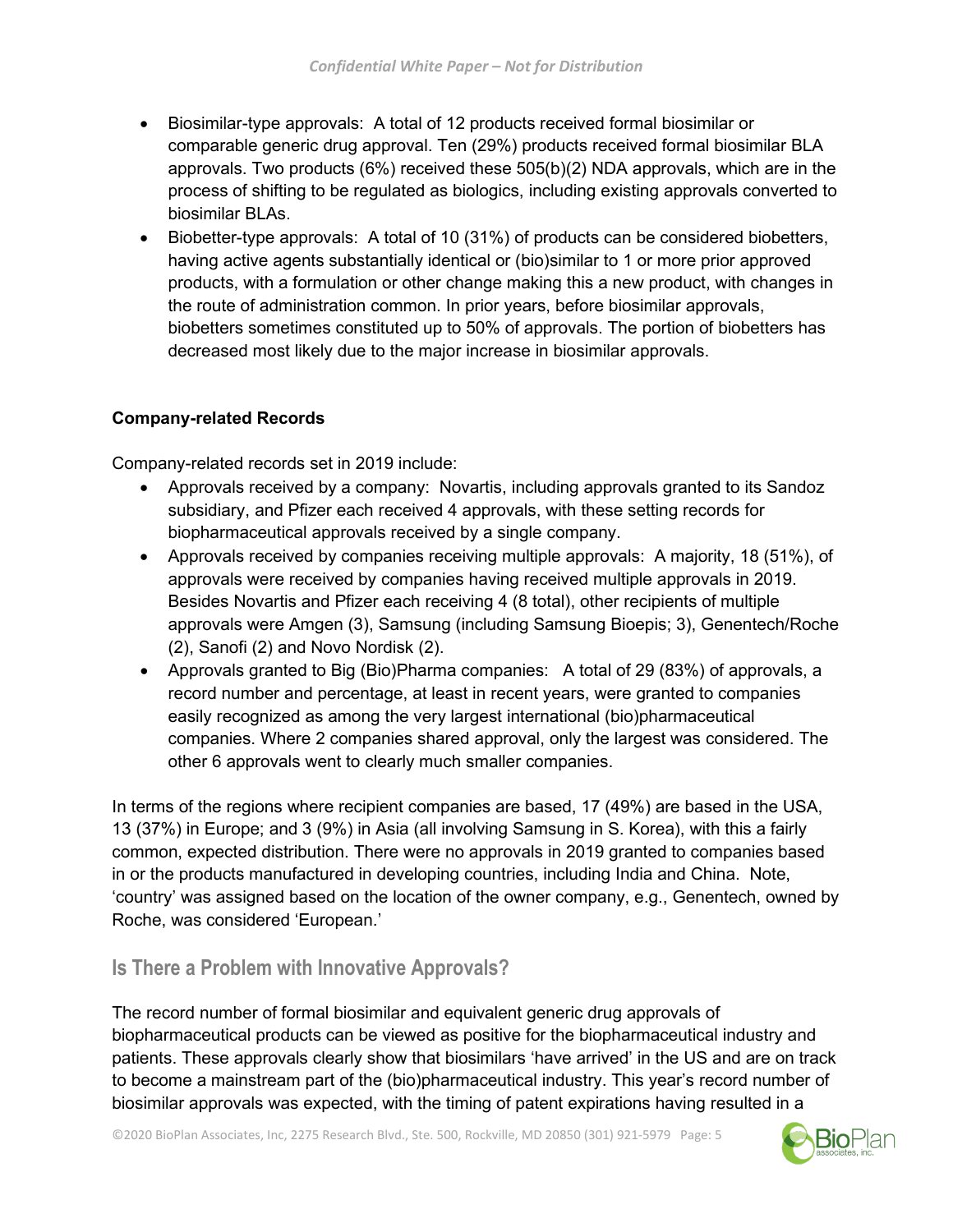number of analyses showing an expected spike in biosimilars able to enter the US market in the later 2010s (4,5). The *Biosimilars/Biobetters Pipeline Database*

[\(http://www.biosimilarspipeline.com\)](http://www.biosimilarspipeline.com/) reports over 1,050 biosimilars and 550 biobetters in various stages of development worldwide (6). In 2019., all but 1 biosimilar-type approval involved clearly Big (Bio)Pharma-type companies, with only one to a smaller company, Pfenex. Based on the pipeline, future biosimilar approvals can be expected to include an increasing number from small- and mid-sized companies in the US and Europe and other companies based worldwide, with India and China expected to become major sources in coming years.

With more follow-ons entering the market, with this requiring related patents expiring, the biopharmaceutical sector is finally maturing and becoming more like the drugs market. This includes a significant number of generic-like products. This is clearly a positive trend for the health care system and patients seeing increased competition, increasingly even lower prices, with growing competition among a growing number of follow-ons and their original reference products. Biosimilars, and to a lesser extent biobetter approvals, are and will also increasingly bring new players, including from developing countries, into the U.S. biopharmaceutical market, with this further increasing competition. However, very few of the now dozens of FDA-approved biosimilars have yet to be launched. Ongoing patent disputes, related rulings against biosimilar developers, and increasingly patent dispute settlements between biosimilar and original product developers are significantly delaying the start of U.S. marketing of most of the FDA-approved biosimilars.

The record number of biobetter-type products is positive in the sense that, although generally 'lesser innovative' vs. clearly innovative or fully novel products, these are still innovative products often bringing significant improvements for patients, despite lacking novel active agents. Biobetters, as new versions or variations of existing products, as with biosimilars, also increase competition with this presumed to lower prices. However, biobetters clearly involve somewhat lesser innovation compared to fully novel products.

The high proportion of both biosimilar and biobetter-type approvals can also clearly be viewed as a developing negative trend, with these products inherently involving lesser innovation than fully original new products (with novel active agents). Innovative new therapeutics are particularly highly valued in the U.S., where there tends to be a bias for new(er) vs. old(er) products. This year, the percentage and number of follow-ons is the highest to date, and the percentage of fully innovative/new products is the lowest. Perhaps indicative of a trend for smaller percentages of fully innovative products, this year 14 (40%), a minority, are considered New Biological Entities (NBEs) – products with active agents that are fully novel, generally in terms of primary structure. We report NBEs much as FDA annually reports drug (CDER) approvals involving New Molecular Entities (NMEs).

To some, the high percentage of follow-on approvals this year may be a concern, particularly in the context of many expecting or hoping for a larger number and percentage of innovative products. This includes many who perceive much higher value from innovative vs. more me-too therapeutics entering the market, or simply expect more innovative products from increased

©2020 BioPlan Associates, Inc, 2275 Research Blvd., Ste. 500, Rockville, MD 20850 (301) 921-5979 Page: 6